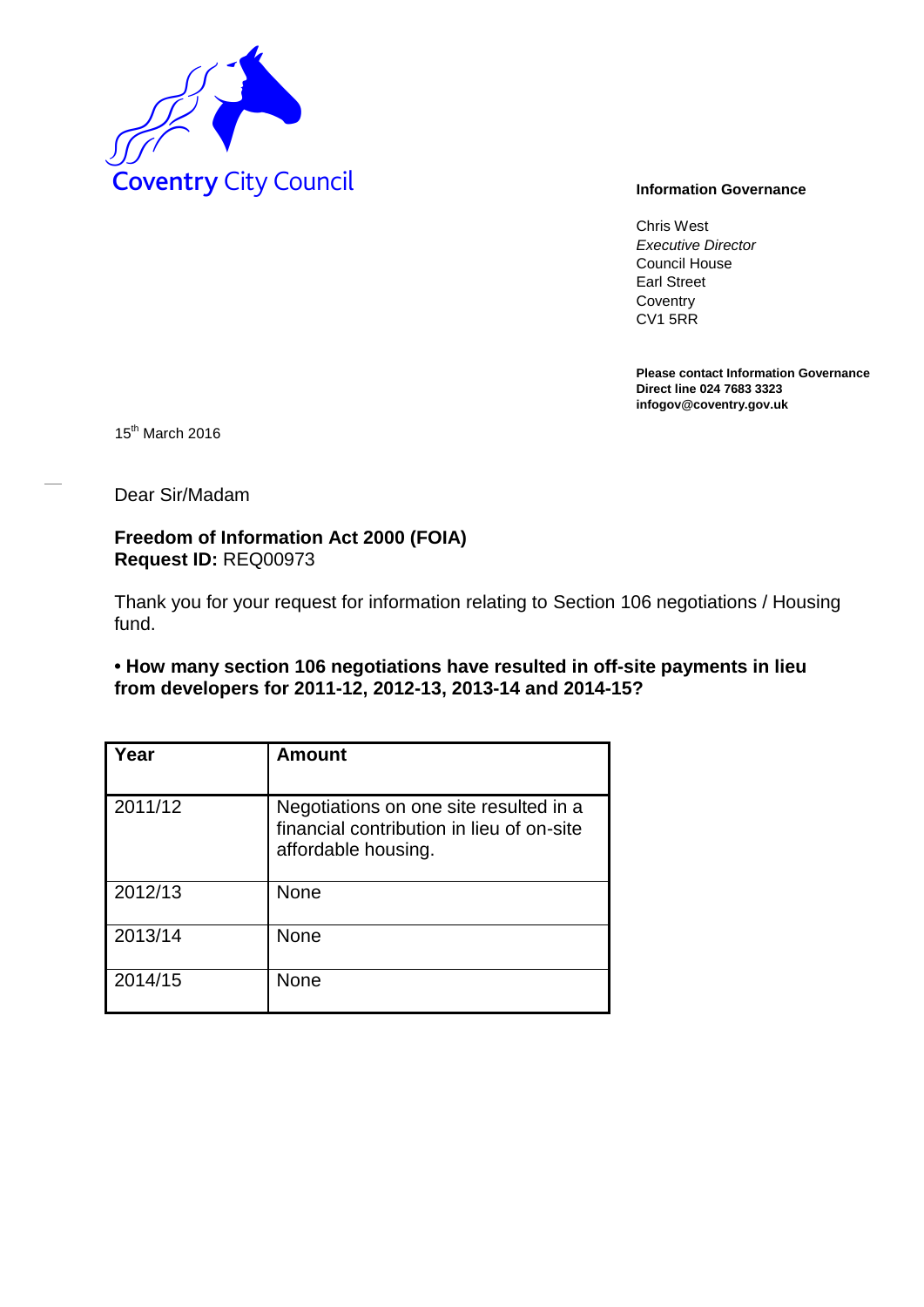**• Please tell me how much in off-site payments the council has received for each of the above years.**

| Year    | <b>Amount</b> |
|---------|---------------|
| 2011/12 | £57,500       |
| 2012/13 | £0            |
| 2013/14 | £0            |
| 2014/15 | £0            |

**• Please tell me how much the council has spent using off-site payments for affordable housing, including where this money has partly but not fully funded a development.**

The Council has not yet spent this contribution.

**• Please tell me where this affordable housing was located for each of the above years.**

Not applicable.

## **• If these off-site payments have not been used to build new affordable housing, please tell me what they were used for each of the above years.**

Not applicable.

Should you wish to make any further requests for information, you may find what you are looking for is already published on the [Council's web site](http://www.coventry.gov.uk/) and in particular its FOI/EIR [Disclosure log,](http://www.coventry.gov.uk/foieirrequests) [Council's Publication Scheme,](http://www.coventry.gov.uk/publicationscheme) [Open Data](http://www.coventry.gov.uk/opendata) and [Facts about Coventry.](http://www.coventry.gov.uk/factsaboutcoventry)

If you are unhappy with the handling of your request, you can ask us to review our response. Requests for reviews should be submitted within 40 days of the date of receipt of our response to your original request – email: [infogov@coventry.gov.uk](mailto:infogov@coventry.gov.uk)

If you are unhappy with the outcome of our review, you can write to the Information Commissioner, who can be contacted at: Information Commissioner's Office, Wycliffe House, Water Lane, Wilmslow, Cheshire, SK9 5AF or email [casework@ico.org.uk.](mailto:casework@ico.org.uk)

Please remember to quote the reference number above in your response.